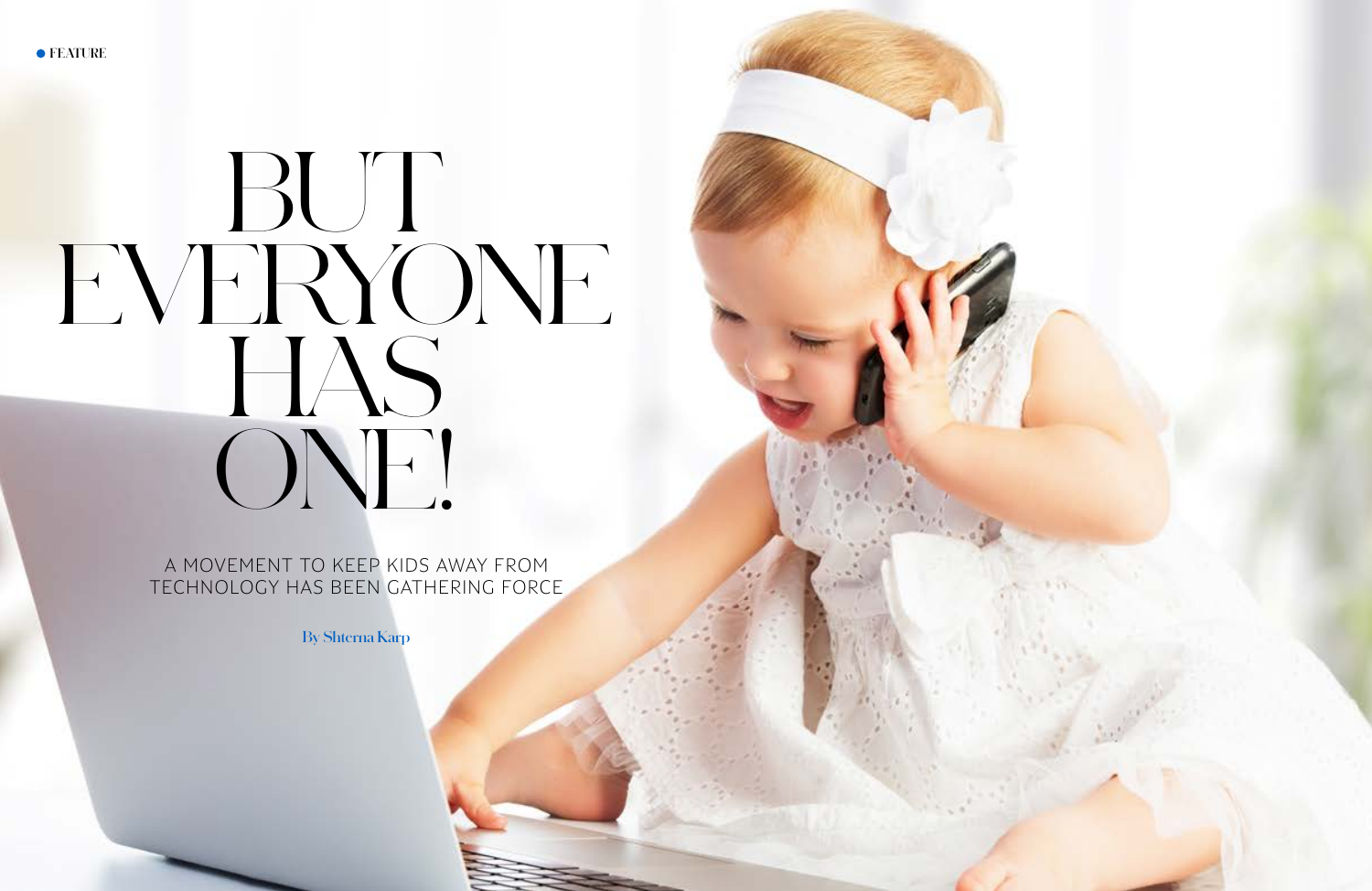

No matter how old the child is, the second the device belongs to him, the parent will lose control. It's scary.



I'm in a place where I have kids in all<br>stages. The oldest three, who were born<br>before MUST was even an idea, have<br>had devices for years and years. I saw<br>what that was like for them, and that's<br>when I started wishing there 'm in a place where I have kids in all stages. The oldest three, who were born before MUST was even an idea, have had devices for years and years. I saw what that was like for them, and that's when I started wishing there were slope. It's one thing when kids want to use a phone to be in touch with people and maybe even play a game, but once it becomes *their* phone, once they have their own device, it takes on a life of its own. Technology becomes a monster.

Screens, screens and the screens of the that this was Screens, screens and more screens. Even parents who from handing their child a phone. felt that this was wrong were under pressure to comply, so they did. They handed their children a founded MUST, the movement has taken off. device, a channel to distraction. They felt they had Parents have joined forces, uniting behind the no choice. What else could they do? Their children battle cry that it really is possible to make a change. were feeling left out. Everyone else in school had at Today there are MUST chapters in California, least one, how could they be different?

> No matter how old the child is, the second he has a device that belongs to him, the

contemporaries' homes. In their their children phones. community it was par for the course

our years ago, two mothers saw what — technology until a certain date. Until that time, which  $\,$ was happening in many of their may be years away, they all commit to not giving

that young children were given sider their options again. Do we want to hold out cellphones, iPads, Nintendo for another year? Two? This simple system works. Switches, tablets and laptops. Armed with support, parents can keep themselves So when the deadline comes, the parents con-

of caving in to peer pressure, parents created peer pressure of another kind?

Nechy Eichenstadt launched MUST—Mothers Unite to Stall Technology. The initiative is exactly what it sounds like: parents banding together and making a pact to delay their children's access to

Meanwhile, as I was noticing how unhealthy kids' phone habits were, my mother and I, who are both social workers, were organizing a mental health conference upstate. We do this every year, inviting mental health professionals to speak to parents. At the time, devices were the hot topic. Everyone was struggling with them. "My kids are pressuring me. All their friends have one. What should I do?"

But what if that narrative changed? What if, instead Jersey, with plans to establish others in Eretz With that thought in mind, Michal Klerer and and dangers—of technology, and mothers are In the four short years since Michal and Nechy Florida, Texas, Ohio, Toronto, New York and New Yisrael. Kids who would otherwise have not done so are now growing up without the distraction learning how much they can accomplish when they unify for a cause.

> And it all started when two mothers set out on a mission.

parent will lose control. It's scary. You *think* you'll still have some say and be able to offer guidance—and it's your child, so technically you should be able to—but you don't. You lose some of that ability to impose discipline and structure. The child starts to feel empowered and takes ownership.

I realized very soon that I wasn't in charge. It's a recipe for disaster, because they quickly end up charging it in their rooms and sleeping with it in their beds. I always knew it was a problem, but I didn't think there was much to do about it. Kids in our community get cellphones, and that's that.

I asked our guest speaker, Dr. David Pelcovitz, if he could talk about cellphones. Dr. Pelcovitz, who's a brilliant psychologist, was excited about the idea, and we named his speech "But Everyone Has One." I felt like we were doing something tangible about the problem, even if it was something small.



Dining Room - Living Room - Bedroom - Dinette

Come visit our showroom and you'll be presented with a selection of superior furniture designed and styled to perfection. Meet our interior designer, who will guide you through and help you make decisions with expertise. We look forward to seeing your dream come true.

### **Michal Klerer BROOKLYN**

Mother of seven children ages six to 22, *ka"h*, and a social worker who stopped working in an official capacity after her kids were born.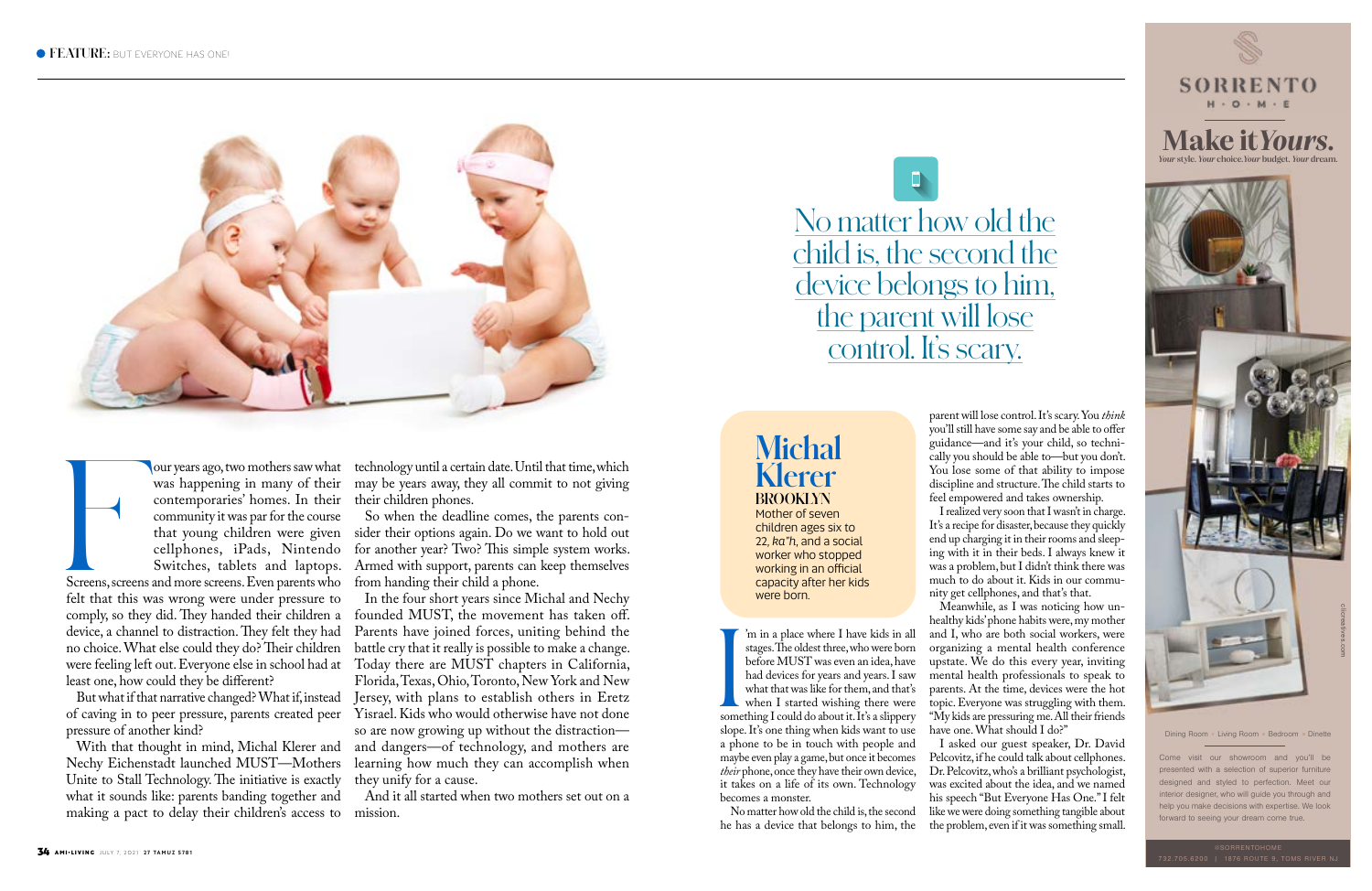childhood that would be the foundation for a stronger adulthood.

With that thought in mind, I finally fell asleep. But when I woke up the next morning, I wasn't so sure. Was the idea even realistic? Did it actually make sense by the light of day? I had my doubts.

Dr. Pelcovitz came over for a visit before his talk, and I decided to run my idea past him over a cup of coffee. "Can I ask you something crazy?" I said. "What if we started



The night before the program I couldn't fall asleep. I tossed and turned. I kept thinking, *How did I get to this point*? *I hate devices, and always said I wouldn't let my kids have one until they were married*. *How did they end up having them anyway*? Although I knew that Dr. Pelcovitz would draw attention to the problem, there was still no solution.

I was upset that I'd felt so pressured. How could I have let it happen? Then I realized

He absolutely loved the idea—and then told me that I should get up and present it at the conference.



that if I felt pressured, there was a good chance that a lot of other parents felt the same way.

What if we all banded together? What if we made a collective decision not to give our children devices? If no one wanted to do it, we shouldn't be doing it! The plan would not be to abolish technology forever. But if we stalled, even for a few years, we could give our children a better start. We could give them a healthier, more balanced

a coalition of parents who would unite to delay technology? What do you think?"

"But I'm not prepared!" I told him. I'd only thought of it the night before. It was nothing more than the kernel of a concept. I had no idea how such an initiative would work, or even what to call it.

Dr. Pelcovitz said that I didn't need to worry about the details right now. "Just get up and share the idea the same way you just shared it with me. I assure you that parents are going to get on board."

By then it was time to go to the auditorium for Dr. Pelcovitz's speech. As we were walking into the room, I bumped into my friend Nechy Eisenstadt and told her what was about to happen.

"I have no idea what this thing is going to look like," I said, "but could you be my partner? Can you help me get it off the ground?" Nechy, who is a go-getter, immediately agreed.

I also mentioned the idea to another friend who was sitting in the front row with us. "I'm speaking about this in less than ten minutes, and I don't even know what to call it," I explained.

She took out a piece of paper and started scribbling on it. A moment later, she passed it to me. "Here," she said. "This is the name you're going to use." Written in bold letters was MUST, an acronym for Mothers Unite

to Stall Technology. It was perfect, the exact

message I hoped to get across.

I presented the idea—with the name—a few minutes later. Then I looked out at the crowd and asked, "If you regret giving your child a device, please raise your hand." Half of the people in the audience raised their hands. "Now, if your child doesn't have a device yet but you're scared to give him one, raise your hand." Between the first group and the second, every one of the 300 people in the audience had a hand in the air.

At that moment, MUST turned from a

dream into a reality.

When the initiative first launched, people were only able to learn about it through word of mouth. People who were at the presentation reached out to Nechy and me; others who heard about it tracked down our numbers. We encouraged them to present the idea to fellow class mothers and make a pact to take the same stance on devices. A lot has changed since that first summer.

We learned through trial and error what works and what doesn't. The dream of a tech-free class and the reality of creating

one isn't always the same.

For example, we quickly realized that it's extremely difficult to turn back the clock. Once someone has a device, you can almost never go back. We also didn't know how to deal with classes in which some kids had devices and others didn't. Did that necessarily mean that the first group had to give

them up?



 347.566.Bake (2253) BakeBoxforKids.com

. . . . . . . . . . . . . . . . . .

bakebox\_for\_kids

monthly subscriptions easy-to-follor recipe all ingredients included beginners ages 4-14, advanced ages 10+ three subscription plans

. WE SHIP EVERYWHERE IN THE USA & CANADA

 $\bigcirc$ 

### sign up to our monthly baking box

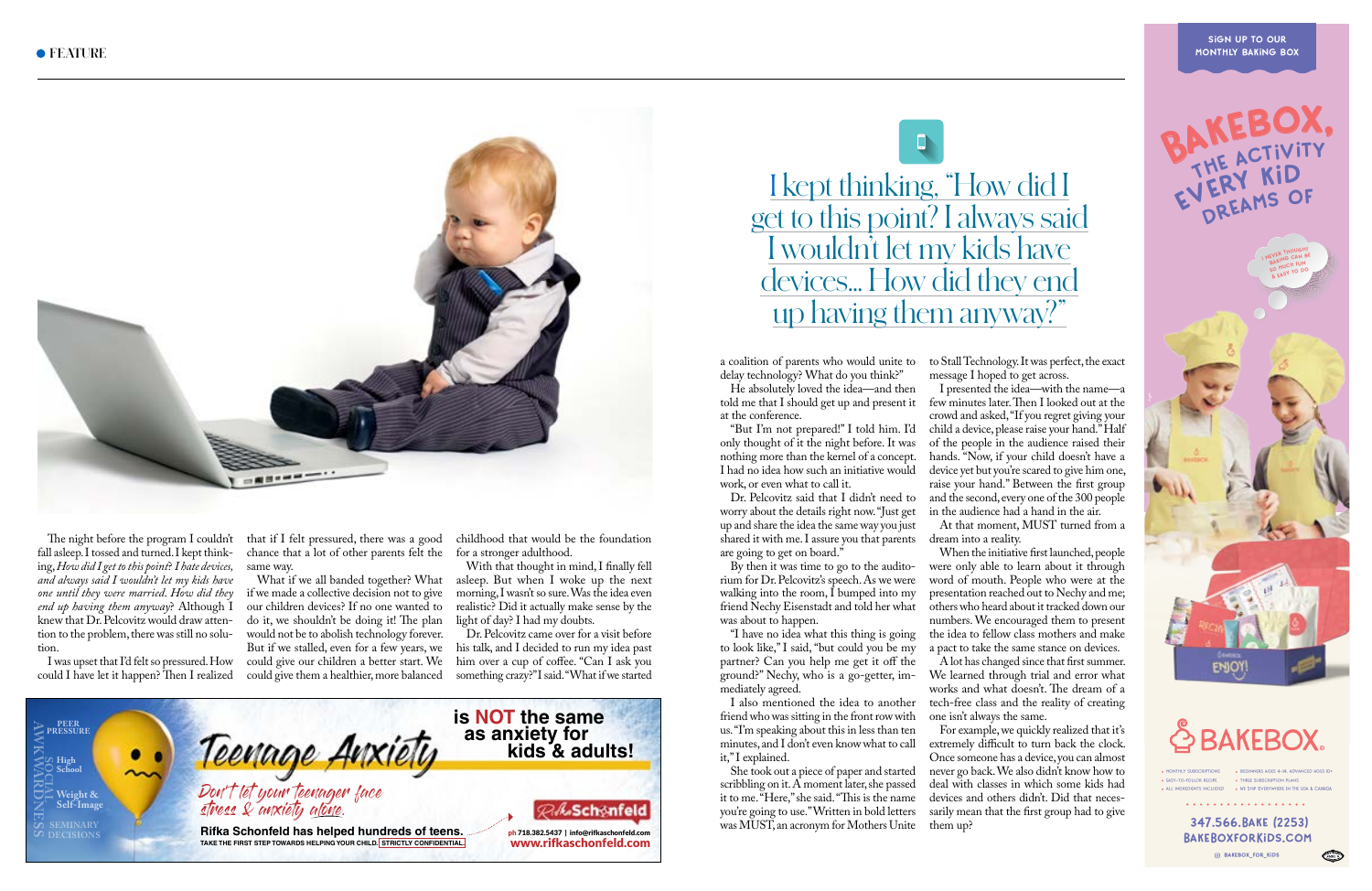*Baruch Hashem*, we've learned a lot since then, and we now have a protocol for all possible situations. The Preferred Pact, for classes in which none of the children have devices, is an agreement to delay technology altogether. The Pause Pact, for classes in which some kids already own a device, is an agreement to freeze things where they are and not to introduce any new tech moving forward.

Meanwhile, Dr. Akiva Bergman heard about our program and immediately came on board. As a physician and someone who is active in the community, he believed that an initiative like MUST could do a lot of good. He organized an event with representatives of all the schools in the Five Towns (on Long Island, NY), and it pushed us forward even further. We weren't homegrown anymore; entire schools were ready to hear what we had to say.

At that point, we recruited advocates for each class and ran training sessions. There's a right and a wrong way to approach parents about something like technology, and if even one parent isn't in agreement because of a faulty approach, the whole thing can fall apart. It was important to us that every ambassador be properly trained, because if the protocol isn't set up correctly, it can backfire.

The pacts were successful in most of the classes—and then COVID hit. The lockdown changed our trajectory completely. Kids who had never had devices suddenly needed them for school. Parents who had been able to hold out until then felt that they had no choice but to give in. It seemed that MUST was the unfortunate collateral damage of the coronavirus. There were no new classes getting involved, no new pacts, and the ones we had in place were falling apart.

And then a few mothers in other communities like Crown Heights heard about MUST and revived it. Even after COVID, or maybe because they had seen its effects, they wanted to implement the program in their schools. *Baruch Hashem*, we've trained dozens of new ambassadors in the past few weeks.

At first, Nechy and I attended every single ambassador meeting, but as the initiative spreads, that's just not possible anymore. It's growing so fast that we are switching to a virtual model for the new trainings.

> ve been part of a learning group<br>with other mothers for almost a<br>decade. One time we were discuss-<br>ing technology, and everyone was<br>saying the same thing—that it's<br>frustrating that our children are<br>subjected to so much pee 've been part of a learning group with other mothers for almost a decade. One time we were discussing technology, and everyone was saying the same thing—that it's frustrating that our children are keeps getting worse and worse. It's a constant battle, and with each new advancement in technology, we feel less

One of the unique things about MUST is that it's not about content, which is its own challenge. We're talking about healthy childhood habits: a healthy mind, a healthy body, and healthy interactions. Interestingly, there's a non-Jewish organization called Wait Until 8th that's doing exactly

too.

We created an easy to use app so each contributing member provides payment info through our system - no more reminders to pay back money!

# **Reminder Reminder** Remind me to remind Tova Remind me to remind Tova that I still owe her for the gift that I still owe her for the gift she arranged. she arranged. OK Just use<br>
The Simcha App! **Download** <u>CJ,</u> The Simcha App Set contribution amount Create a group and send your unique link! Arranging a gift can be exciting! But it has it's challenges

Our system integrates with text messages and phone calls so any of your friends, family or neighbors **can join the gift - even without a smartphone.**

# **If I could tell parents one thing:**

Just this week, a parent contacted me to help her implement the initiative in her child's class. It was a difficult situation; they needed a complicated Pause Pact since some kids in the class already had devices. When I asked her if this was her youngest child, she said no. She had children in the first and second grades as well, but she wasn't calling about them because it wasn't a problem. I explained to her that it wasn't a problem yet because no one had devices, which was precisely why it was the best time to start. It would take less than five minutes to arrange! But if she waited until even one child had a device, she would be in the same situation as she was with the seventh-grade child. Stay strong when it's easy, and with Hashem's help, you'll be able to keep it up.



likely to win it.

I remember that Chaya Bistritzky, *a"h*, who was a close friend of mine, was sitting next to me during the conversation. She slammed her hand down on the table and said, "Guys, the schools can't help us. It's the mothers who have to do something!"

When Michal told me about her plan a few minutes before she spoke at that conference we'd organized with her mom, I immediately agreed to be her partner. I didn't even know what she had in mind at the time, just that it was something to do with technology, but Chaya's words were still reverberating in my head. I knew that joining Michal was the right thing for me to do for the sake of my children. It's always the women who define the narrative. We mothers are the ones with the most control over what becomes of our children.

After the conference, we jumped in blindly. We didn't know what we were doing, just that we had to do *something*. We had passion and a real concern for our children's future. That alone was enough to propel us forward.

### **If I could tell kids one thing:**

It's not easy for your parents to say no to you, but they're doing it for your own good. I know your older siblings may have gotten phones and now your parents are changing their minds, but they're doing it for the sake of your future.

Let's say that your parents used to buy a certain kind of bread and then found out that it contained dangerous ingredients. Of course they'd stop feeding it to you, even if they'd already fed it to your older siblings. Today we have much more information. We know that having a phone so early is dangerous, and because we love you so much, we want to do what's best.

the same thing. They also want to empower parents so that their kids don't get smartphones so early.

We started MUST when my son was in the second grade. It was easy then because no one in his class had a phone or any other devices. When I suggested the idea of a pact, everyone wanted to do it. Now, four years later, the kids in my son's class spend Sunday afternoons at the park. It seems like a small thing, but it's only happening because they aren't on devices. Without technological distractions, they organize ball games and play sports all the time. I consider it a huge success story.



**Nechy Eisenstadt BROOKLYN** 

Mother of six children from six to 22 and a creative arts therapist who works part time in a nursing home and volunteers for organizations like Yad Batya L'Kallah, Hatzolah Air and the Flatbush Community Fund.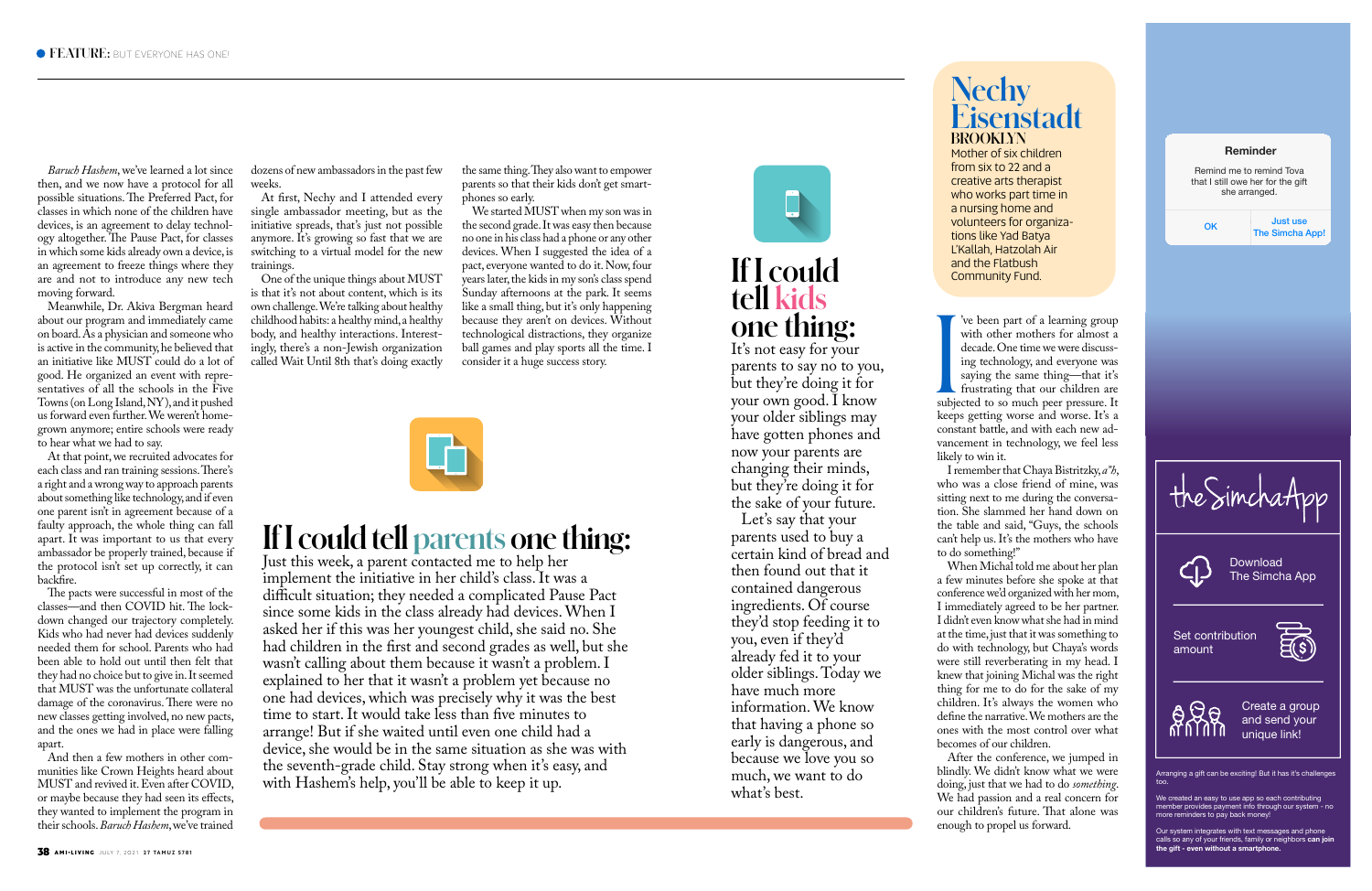Chaya was our first ambassador. She believed in the initiative from the very beginning and was excited about getting it off the ground. Everything that MUST accomplishes is a tribute to her. Along the way, we also received strong endorsements from community leaders who encouraged us to continue with our mission.

I remember one of our first meetings. It was a group of around 15 mothers, and most of them were confused about what we were trying to do. They insisted that their kids' phones were safe because they'd already removed all the browser apps. I asked them if any of their kids had PicCollage, a seemingly harmless photo app, and most said yes. What many parents didn't know was that their kids could get on the Internet from

almost any app because the apps have an internal browser.

We parents are the technology immigrants; our kids are the natives. They know their way around a lot better than we do. We need to educate ourselves and understand that no matter how protected we think our children are, we can always be doing more for them. It's not only that we *can* do something; we must.

When Rabbi Motty Lipskier spoke at one of our recent events, he pointed out that it isn't easy to say no to a child. But we do it because it's the right thing to do, not because it's the easy thing. A mother does what's right for her child even when the child is kicking and resisting. We must be confident that we are doing the right thing. This is not

# **If I could tell parents one thing:**

The common denominator among all the people I talk to is that every single one had regrets about allowing her kids access to technology too soon and not restricting it enough.

So many mothers feel hopeless. They think they're the only one saying no to their kids, so they throw up their hands and say, "Oh, well, that's just the culture. I can't change society."

Yes, it's an uphill battle, but there's power in numbers. We have to realize that when we stand united, we really can do something. It's not just about the pact each class makes; it's about mothers knowing that they aren't alone and that they have a support system of other parents who also want their kids to have a healthy future.

a fight. This isn't about phones; this is about healthy kids. When our children feel that we are on their side, they are amenable to what we have to say.

We are trying to shift the trajectory of a community. Rabbi Lipskier shared a story about the Rebbe Rashab, who fought the *Haskalah* movement back in the late 1800s. The Rebbe's wife asked him why he was trying so hard since it wasn't likely that he would make a huge difference. The Rebbe explained that when a ship is veering off course, the most important thing is to turn it in the right direction. We need to have the courage to turn our ship in the right direction, even if it seems like a small move. That is our job as parents—to make sure that our children are heading the right way.

# **If I could tell kids one thing:**

Technology is a jungle, and no parent would send her kids out into the wild without the tools to survive it. Everything we are doing is for you. We are facing the problem head on in order to give you the best possible life.